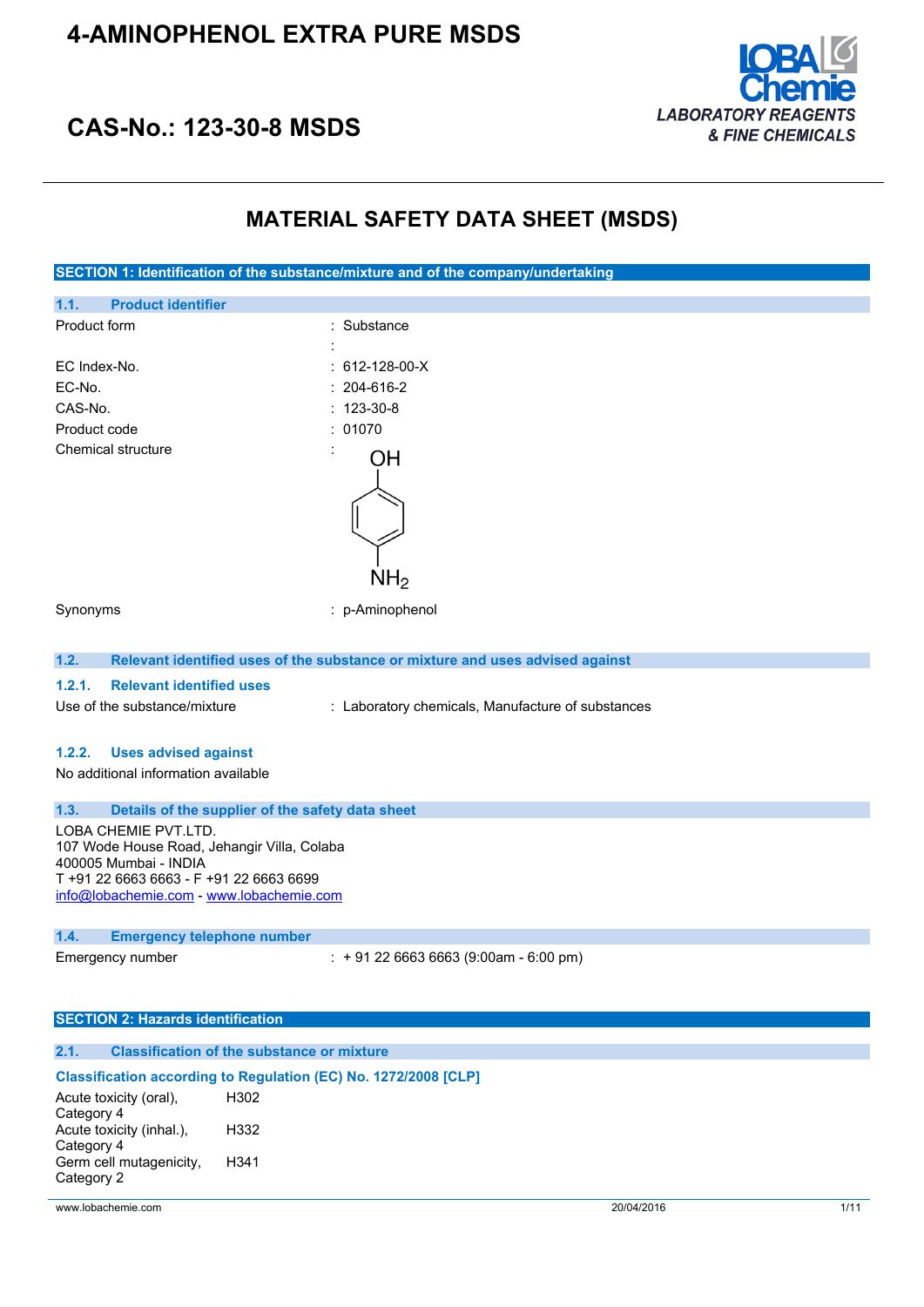### Safety Data Sheet

according to Regulation (EC) No. 1907/2006 (REACH) with its amendment Regulation (EU) 2015/830

Hazardous to the aquatic H410 environment — Chronic Hazard, Category 1

Full text of hazard classes and H-statements : see section 16

#### **Classification according to Directive 67/548/EEC [DSD] or 1999/45/EC [DPD]**

Muta.Cat.3; R68 Xn; R20/22 N; R50/53 Full text of R-phrases: see section 16

#### **Adverse physicochemical, human health and environmental effects**

No additional information available

| 2.2.<br><b>Label elements</b>  |                                                            |           |                                                       |                                                                                                                                   |
|--------------------------------|------------------------------------------------------------|-----------|-------------------------------------------------------|-----------------------------------------------------------------------------------------------------------------------------------|
|                                | Labelling according to Regulation (EC) No. 1272/2008 [CLP] |           |                                                       |                                                                                                                                   |
| Hazard pictograms (CLP)        |                                                            |           |                                                       |                                                                                                                                   |
|                                |                                                            | GHS07     | GHS08                                                 | GHS09                                                                                                                             |
| Signal word (CLP)              |                                                            | : Warning |                                                       |                                                                                                                                   |
| Hazard statements (CLP)        |                                                            |           | H341 - Suspected of causing genetic defects.          | : H302+H332 - Harmful if swallowed or if inhaled<br>H410 - Very toxic to aquatic life with long lasting effects.                  |
| Precautionary statements (CLP) |                                                            |           | $\therefore$ P273 - Avoid release to the environment. | P281 - Use personal protective equipment as required.<br>P501 - Dispose of contents/container to an approved waste disposal plant |

#### **2.3. Other hazards**

No additional information available

### **SECTION 3: Composition/information on ingredients**

| 3.1.<br><b>Substances</b> |                            |
|---------------------------|----------------------------|
| Name                      | : 4-AMINOPHENOL Extra Pure |
| CAS-No.                   | $: 123-30-8$               |
| EC-No.                    | $: 204-616-2$              |
| EC Index-No.              | $: 612 - 128 - 00 - X$     |

Full text of R- and H-statements: see section 16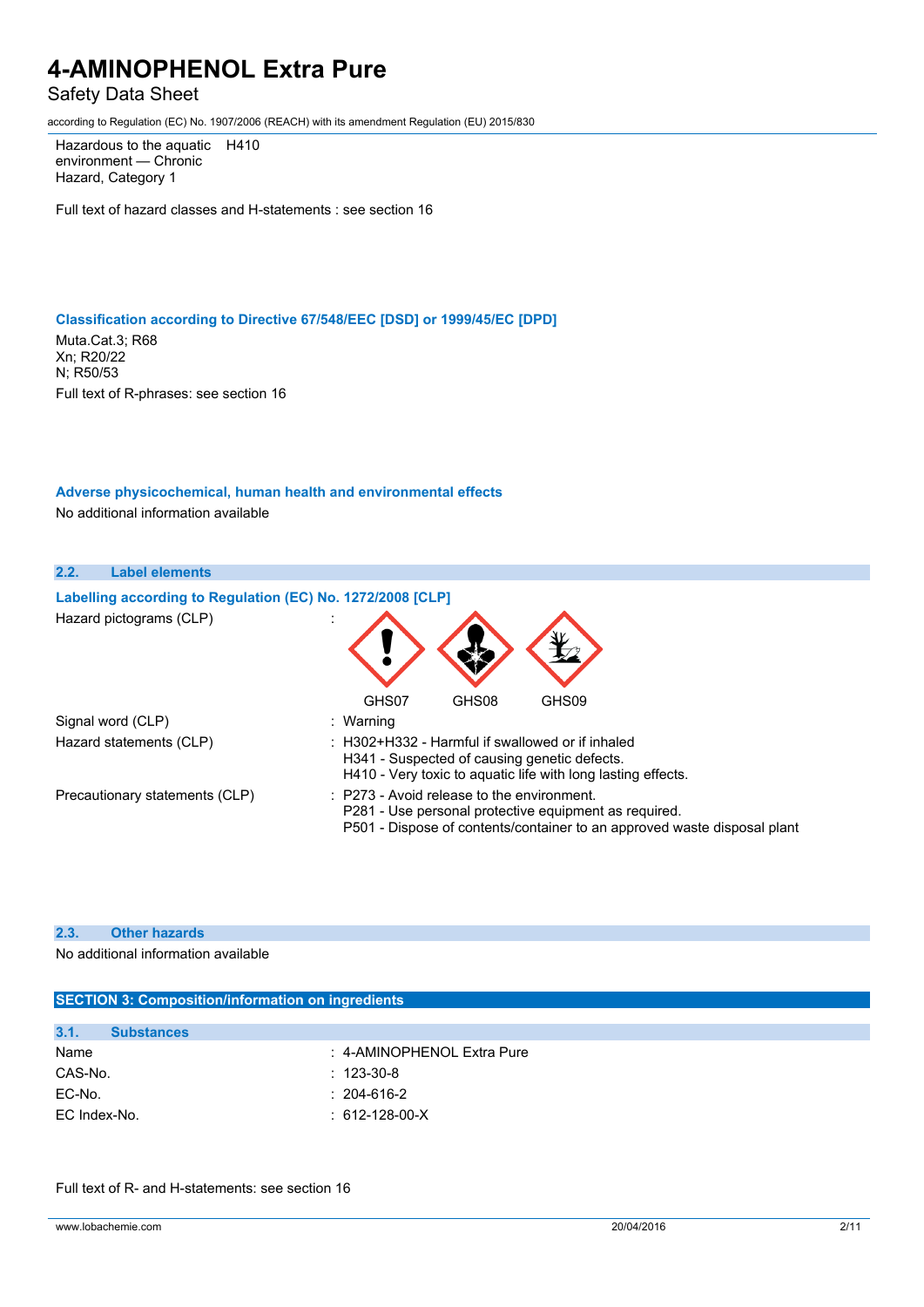Safety Data Sheet

according to Regulation (EC) No. 1907/2006 (REACH) with its amendment Regulation (EU) 2015/830

### **3.2. Mixtures**

Not applicable

| <b>SECTION 4: First aid measures</b>                                |                                                                                                                                                       |
|---------------------------------------------------------------------|-------------------------------------------------------------------------------------------------------------------------------------------------------|
| 4.1.<br><b>Description of first aid measures</b>                    |                                                                                                                                                       |
| First-aid measures after inhalation                                 | : Assure fresh air breathing. If breathing is difficult, remove victim to fresh air and keep<br>at rest in a position comfortable for breathing.      |
| First-aid measures after skin contact                               | : Wash with plenty of water/ Get medical advice/attention.                                                                                            |
| First-aid measures after eye contact                                | Rinse cautiously with water for several minutes. Remove contact lenses, if present<br>and easy to do. Continue rinsing. Get medical advice/attention. |
| First-aid measures after ingestion                                  | : Rinse mouth. Call a POISON CENTER/doctor if you feel unwell.                                                                                        |
| 4.2.<br>Most important symptoms and effects, both acute and delayed |                                                                                                                                                       |
| Symptoms/effects                                                    | : Suspected of causing genetic defects.                                                                                                               |
| Symptoms/effects after inhalation                                   | Harmful if inhaled.                                                                                                                                   |
| Symptoms/effects after ingestion                                    | : Harmful if swallowed.                                                                                                                               |
| 4.3.                                                                | Indication of any immediate medical attention and special treatment needed                                                                            |
| Treat symptomatically.                                              |                                                                                                                                                       |
| <b>SECTION 5: Firefighting measures</b>                             |                                                                                                                                                       |
| 5.1.<br><b>Extinguishing media</b>                                  |                                                                                                                                                       |
| Suitable extinguishing media                                        | : Carbon dioxide. Dry powder. Foam. Water spray.                                                                                                      |
| Unsuitable extinguishing media                                      | : Do not use a heavy water stream.                                                                                                                    |
|                                                                     |                                                                                                                                                       |
| 5.2.<br>Special hazards arising from the substance or mixture       |                                                                                                                                                       |
| No additional information available                                 |                                                                                                                                                       |
| 5.3.<br><b>Advice for firefighters</b>                              |                                                                                                                                                       |
| Protection during firefighting                                      | Do not enter fire area without proper protective equipment, including respiratory                                                                     |
|                                                                     | protection.                                                                                                                                           |
| <b>SECTION 6: Accidental release measures</b>                       |                                                                                                                                                       |
|                                                                     |                                                                                                                                                       |
| 6.1.                                                                | Personal precautions, protective equipment and emergency procedures                                                                                   |
| 6.1.1.<br>For non-emergency personnel                               |                                                                                                                                                       |
| <b>Emergency procedures</b>                                         | : Evacuate unnecessary personnel.                                                                                                                     |
| 6.1.2. For emergency responders                                     |                                                                                                                                                       |
| Protective equipment                                                | : Use personal protective equipment as required.                                                                                                      |
| <b>Emergency procedures</b>                                         | : Ventilate area.                                                                                                                                     |
| <b>Environmental precautions</b><br>6.2.                            |                                                                                                                                                       |
| Very toxic to aquatic life with long lasting effects.               |                                                                                                                                                       |
| Methods and material for containment and cleaning up<br>6.3.        |                                                                                                                                                       |
| Methods for cleaning up                                             | : Soak up spills with inert solids, such as clay or diatomaceous earth as soon as<br>possible. On land, sweep or shovel into suitable containers.     |

#### **6.4. Reference to other sections**

No additional information available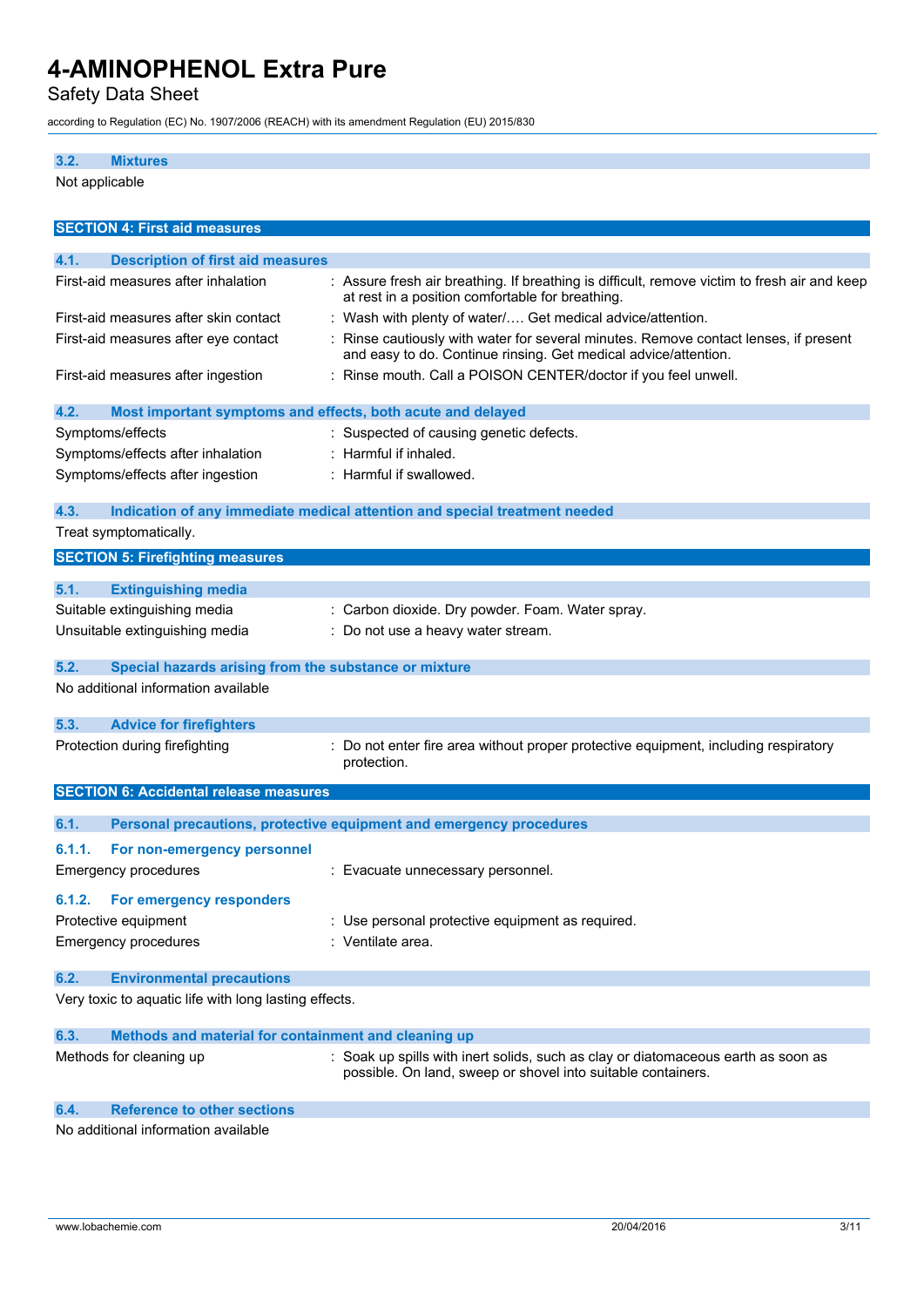### Safety Data Sheet

according to Regulation (EC) No. 1907/2006 (REACH) with its amendment Regulation (EU) 2015/830

|      | <b>SECTION 7: Handling and storage</b>                              |                                                                                                                                                                                   |
|------|---------------------------------------------------------------------|-----------------------------------------------------------------------------------------------------------------------------------------------------------------------------------|
|      |                                                                     |                                                                                                                                                                                   |
| 7.1. | <b>Precautions for safe handling</b>                                |                                                                                                                                                                                   |
|      | Precautions for safe handling                                       | : Avoid contact with skin and eyes. Use personal protective equipment as required.<br>Obtain special instructions before use. Do not breathe vapours.                             |
|      | Hygiene measures                                                    | : Do not eat, drink or smoke when using this product. Wash hands and other exposed<br>areas with mild soap and water before eating, drinking or smoking and when leaving<br>work. |
| 7.2. | <b>Conditions for safe storage, including any incompatibilities</b> |                                                                                                                                                                                   |
|      | Storage conditions                                                  | : Store in a well-ventilated place. Keep container tightly closed.                                                                                                                |
| 7.3. | <b>Specific end use(s)</b>                                          |                                                                                                                                                                                   |
|      | No additional information available                                 |                                                                                                                                                                                   |
|      | <b>SECTION 8: Exposure controls/personal protection</b>             |                                                                                                                                                                                   |
|      |                                                                     |                                                                                                                                                                                   |
| 8.1. | <b>Control parameters</b>                                           |                                                                                                                                                                                   |
|      | No additional information quailable                                 |                                                                                                                                                                                   |

No additional information available

| 8.2.<br><b>Exposure controls</b>                              |                                                                    |
|---------------------------------------------------------------|--------------------------------------------------------------------|
| Hand protection                                               | : Protective gloves                                                |
| Eye protection                                                | : Chemical goggles or safety glasses                               |
| Skin and body protection                                      | : Wear suitable protective clothing                                |
| Respiratory protection                                        | : [In case of inadequate ventilation] wear respiratory protection. |
| <b>SECTION 9: Physical and chemical properties</b>            |                                                                    |
| Information on basic physical and chemical properties<br>9.1. |                                                                    |
| Physical state                                                | : Solid                                                            |
| Colour                                                        | : White to off white.                                              |
| Odour                                                         | : No data available                                                |
| Odour threshold                                               | : No data available                                                |
| pH                                                            | : No data available                                                |
| Relative evaporation rate (butylacetate=1)                    | : No data available                                                |
| Melting point                                                 | $: 186 - 189 °C$                                                   |
| Freezing point                                                | : No data available                                                |
| Boiling point                                                 | : No data available                                                |
| Flash point                                                   | : $188 °C$                                                         |
| Auto-ignition temperature                                     | : No data available                                                |
| Decomposition temperature                                     | : 284 $^{\circ}$ C                                                 |
| Flammability (solid, gas)                                     | : No data available                                                |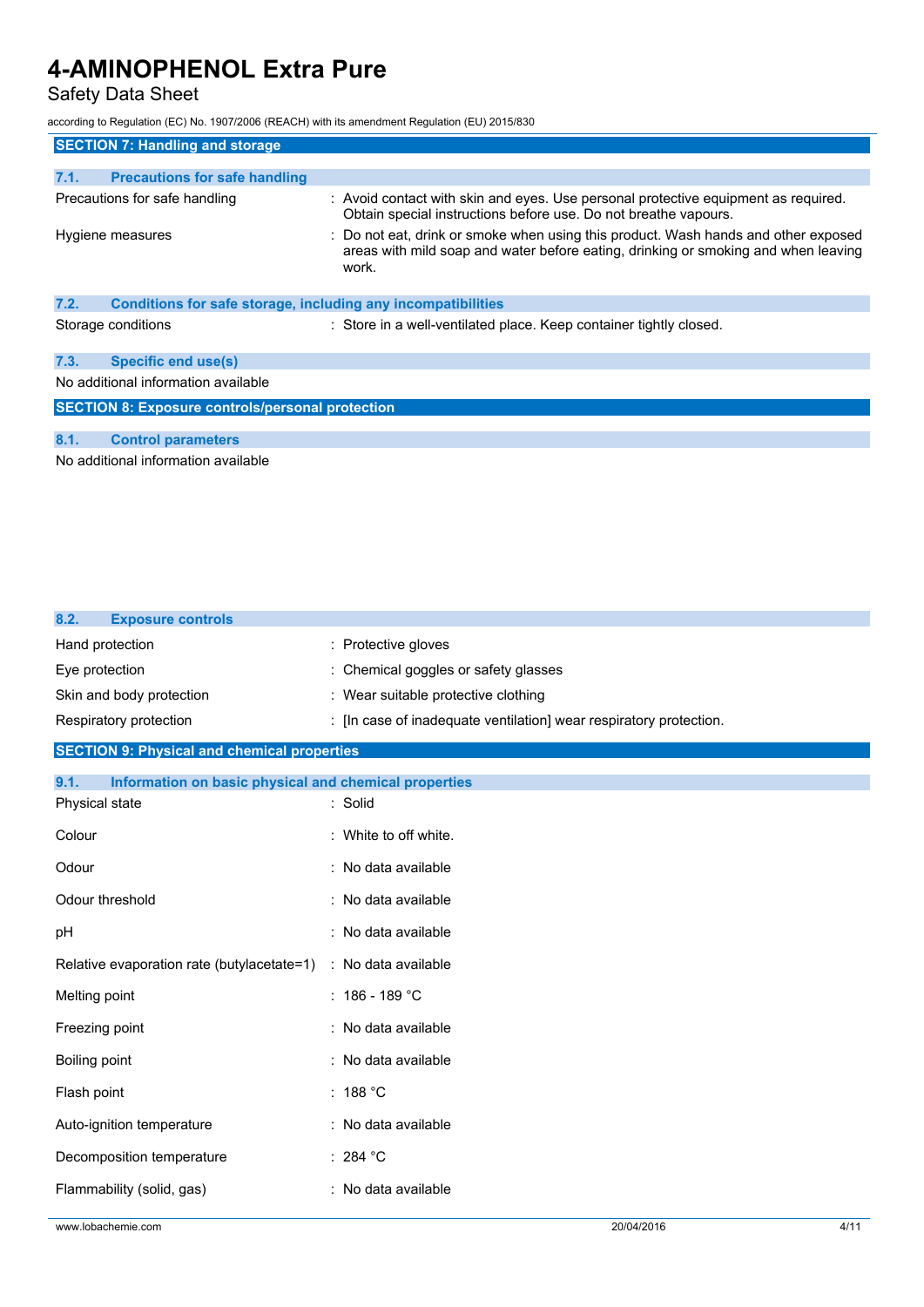### Safety Data Sheet

|                                                    | ccording to Regulation (EC) No. 1907/2006 (REACH) with its amendment Regulation (EU) 2015/830 |  |
|----------------------------------------------------|-----------------------------------------------------------------------------------------------|--|
| Vapour pressure                                    | : 0.075 mm Hg at 20 $^{\circ}$ C                                                              |  |
| Relative vapour density at 20 °C                   | : No data available                                                                           |  |
| Relative density                                   | : No data available                                                                           |  |
| Solubility                                         | : Water: 1.5 g/100ml                                                                          |  |
| Log Pow                                            | : 0.04                                                                                        |  |
| Viscosity, kinematic                               | : No data available                                                                           |  |
| Viscosity, dynamic                                 | No data available                                                                             |  |
| Explosive properties                               | No data available                                                                             |  |
| Oxidising properties                               | No data available                                                                             |  |
| <b>Explosive limits</b>                            | : No data available                                                                           |  |
| <b>Other information</b><br>9.2.                   |                                                                                               |  |
| No additional information available                |                                                                                               |  |
| <b>SECTION 10: Stability and reactivity</b>        |                                                                                               |  |
| 10.1.<br><b>Reactivity</b>                         |                                                                                               |  |
| No additional information available                |                                                                                               |  |
| 10.2.<br><b>Chemical stability</b>                 |                                                                                               |  |
| Stable under normal conditions.                    |                                                                                               |  |
| <b>Possibility of hazardous reactions</b><br>10.3. |                                                                                               |  |
| No additional information available                |                                                                                               |  |
| 10.4.<br><b>Conditions to avoid</b>                |                                                                                               |  |
| Direct sunlight. Air contact. Moisture.            |                                                                                               |  |
| 10.5.<br><b>Incompatible materials</b>             |                                                                                               |  |
| No additional information available                |                                                                                               |  |
| <b>Hazardous decomposition products</b><br>10.6.   |                                                                                               |  |
| No additional information available                |                                                                                               |  |
| <b>SECTION 11: Toxicological information</b>       |                                                                                               |  |

| www.lobachemie.com                            | 20/04/2016                                                    | 5/11 |
|-----------------------------------------------|---------------------------------------------------------------|------|
| STOT-single exposure                          | : Not classified                                              |      |
| Reproductive toxicity                         | : Not classified                                              |      |
|                                               |                                                               |      |
| Carcinogenicity                               | : Not classified                                              |      |
| Germ cell mutagenicity                        | : Suspected of causing genetic defects.                       |      |
| Respiratory or skin sensitisation             | : Not classified                                              |      |
| Serious eye damage/irritation                 | $:$ Not classified                                            |      |
| Skin corrosion/irritation                     | $:$ Not classified                                            |      |
|                                               |                                                               |      |
| Acute toxicity                                | : Oral: Harmful if swallowed, Inhalation: Harmful if inhaled. |      |
| Information on toxicological effects<br>11.1. |                                                               |      |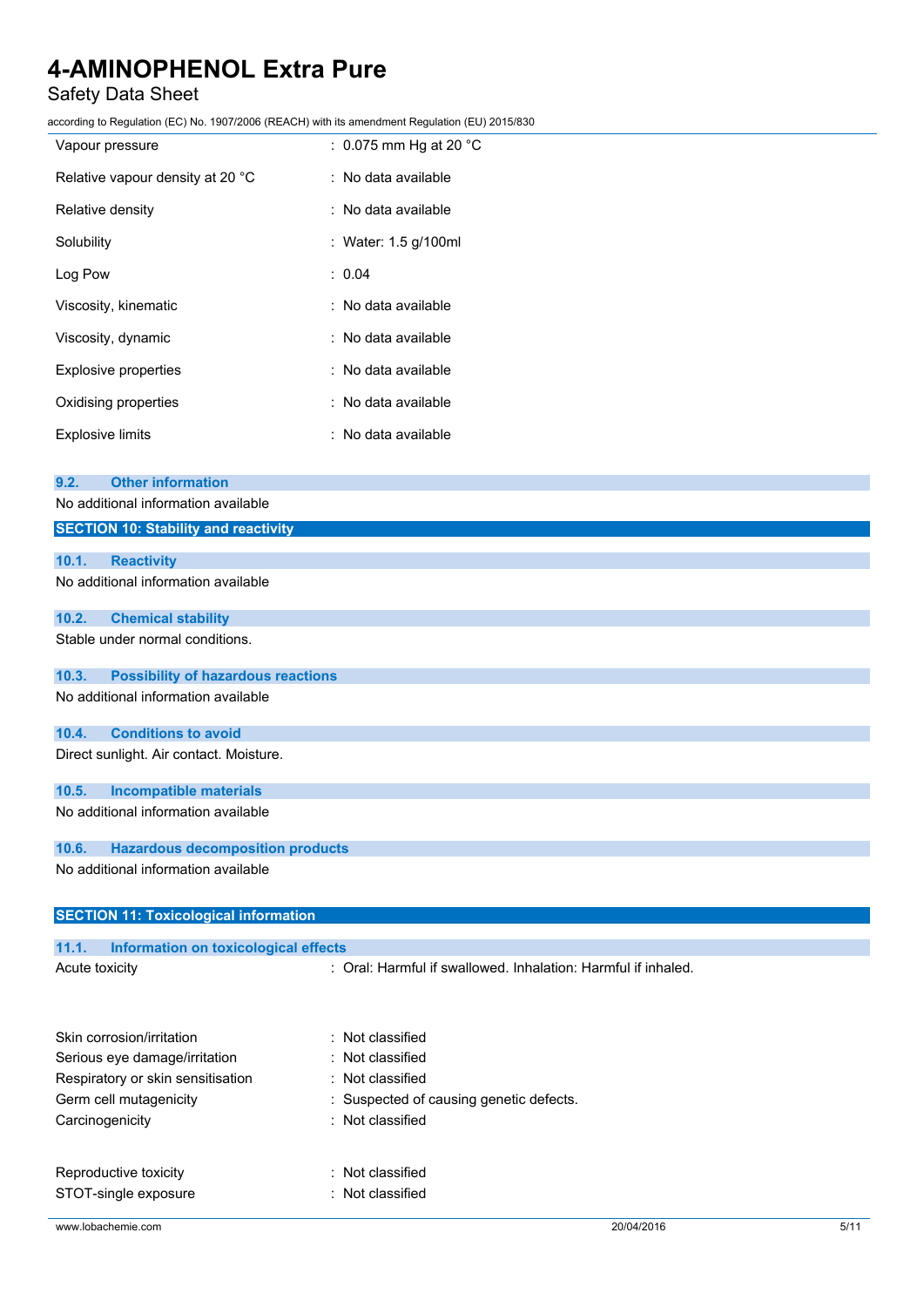### Safety Data Sheet

according to Regulation (EC) No. 1907/2006 (REACH) with its amendment Regulation (EU) 2015/830

| STOT-repeated exposure                                 | : Not classified        |
|--------------------------------------------------------|-------------------------|
| Aspiration hazard                                      | : Not classified        |
|                                                        |                         |
| Potential adverse human health effects<br>and symptoms | : Harmful if swallowed. |
| <b>SECTION 12: Ecological information</b>              |                         |
| 12.1.<br><b>Toxicity</b>                               |                         |

Ecology - water **interpretent in the Cology - water**  $\cdot$  Very toxic to aquatic life with long lasting effects.

| 12.2. | <b>Persistence and degradability</b> |                                                         |
|-------|--------------------------------------|---------------------------------------------------------|
|       | 4-AMINOPHENOL Extra Pure (123-30-8)  |                                                         |
|       | Persistence and degradability        | May cause long-term adverse effects in the environment. |

| 12.3.                               | <b>Bioaccumulative potential</b> |      |
|-------------------------------------|----------------------------------|------|
| 4-AMINOPHENOL Extra Pure (123-30-8) |                                  |      |
| Log Pow                             |                                  | 0.04 |

#### **12.4. Mobility in soil**

No additional information available

#### **12.5. Results of PBT and vPvB assessment**

No additional information available

| <b>Other adverse effects</b><br>12.6.            |                                                                                                                                                                  |
|--------------------------------------------------|------------------------------------------------------------------------------------------------------------------------------------------------------------------|
| No additional information available              |                                                                                                                                                                  |
| <b>SECTION 13: Disposal considerations</b>       |                                                                                                                                                                  |
| 13.1.<br>Waste treatment methods                 |                                                                                                                                                                  |
| Product/Packaging disposal<br>recommendations    | : Dispose of contents/container to hazardous or special waste collection point, in<br>accordance with local, regional, national and/or international regulation. |
| <b>SECTION 14: Transport information</b>         |                                                                                                                                                                  |
| In accordance with ADR / RID / IMDG / IATA / ADN |                                                                                                                                                                  |
| 14.1.<br>UN number                               |                                                                                                                                                                  |
| UN-No. (ADR)                                     | : 2512                                                                                                                                                           |
| UN-No. (IMDG)                                    | : 2512                                                                                                                                                           |
| UN-No. (IATA)                                    | $\therefore$ 2512                                                                                                                                                |
| UN-No. (ADN)                                     | : 2512                                                                                                                                                           |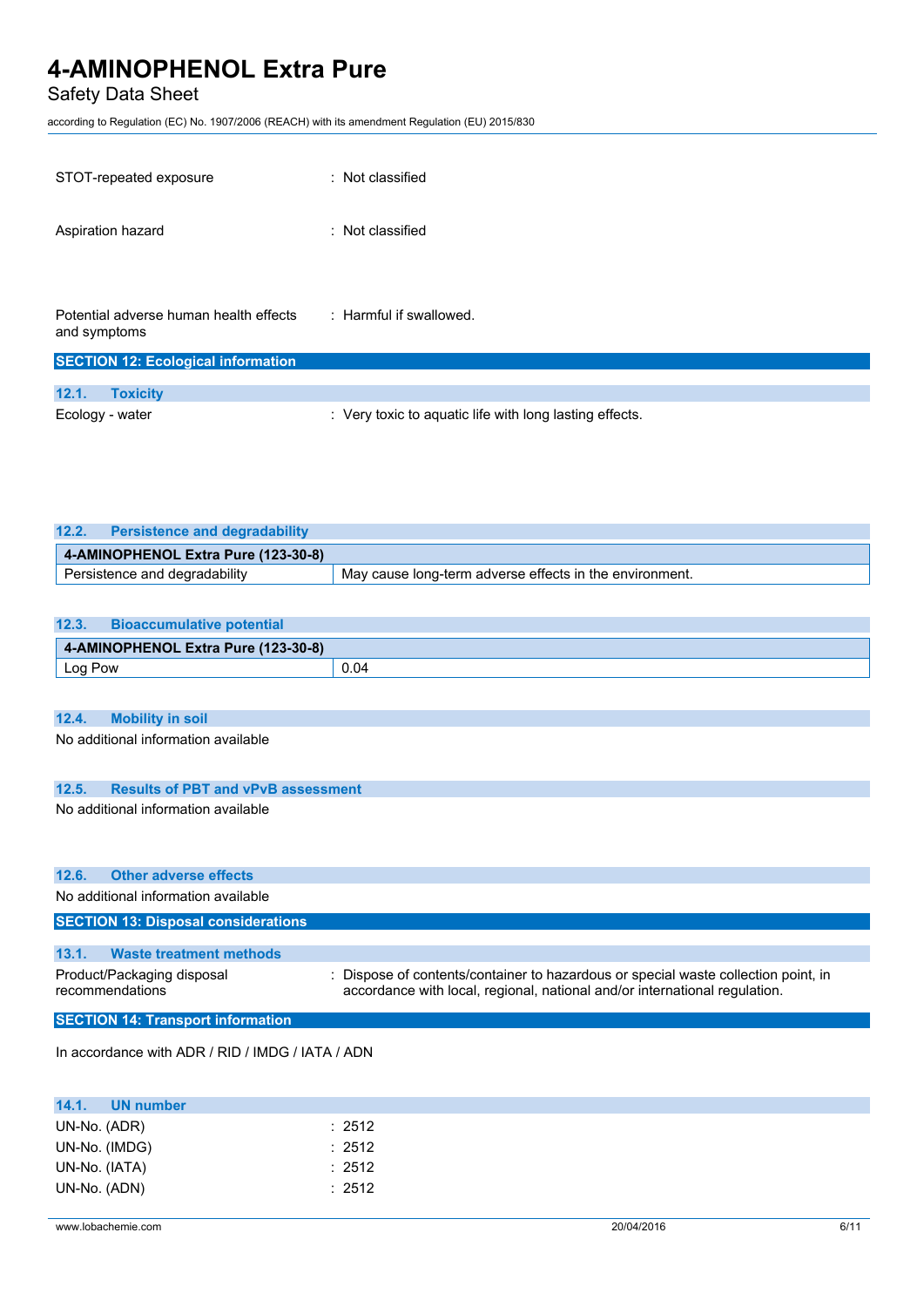Safety Data Sheet

according to Regulation (EC) No. 1907/2006 (REACH) with its amendment Regulation (EU) 2015/830

| according to Regulation (EC) No. 1907/2006 (REACH) with its amendment Regulation (EO) 2015/830 |                                                                                              |
|------------------------------------------------------------------------------------------------|----------------------------------------------------------------------------------------------|
| UN-No. (RID)                                                                                   | : 2512                                                                                       |
| 14.2.<br><b>UN proper shipping name</b>                                                        |                                                                                              |
| Proper Shipping Name (ADR)                                                                     | : AMINOPHENOLS (O-, M-, P-)                                                                  |
| Proper Shipping Name (IMDG)                                                                    | : AMINOPHENOLS (o-, m-, p-)                                                                  |
| Proper Shipping Name (IATA)                                                                    | : Aminophenols                                                                               |
| Proper Shipping Name (ADN)                                                                     | : AMINOPHENOLS (O-, M-, P-)                                                                  |
| Proper Shipping Name (RID)                                                                     | : AMINOPHENOLS (o-, m-, p-)                                                                  |
| Transport document description (ADR)                                                           | : UN 2512 AMINOPHENOLS (O-, M-, P-), 6.1, III, (E), ENVIRONMENTALLY<br><b>HAZARDOUS</b>      |
| Transport document description (IMDG)                                                          | : UN 2512 AMINOPHENOLS (o-, m-, p-), 6.1, III, MARINE<br>POLLUTANT/ENVIRONMENTALLY HAZARDOUS |
| Transport document description (IATA)                                                          | : UN 2512 Aminophenols, 6.1, III, ENVIRONMENTALLY HAZARDOUS                                  |
| Transport document description (ADN)                                                           | : UN 2512 AMINOPHENOLS (O-, M-, P-), 6.1, III, ENVIRONMENTALLY<br><b>HAZARDOUS</b>           |
| Transport document description (RID)                                                           | : UN 2512 AMINOPHENOLS (o-, m-, p-), 6.1, III, ENVIRONMENTALLY HAZARDOUS                     |
| 14.3.<br><b>Transport hazard class(es)</b>                                                     |                                                                                              |
| <b>ADR</b>                                                                                     |                                                                                              |
| Transport hazard class(es) (ADR)                                                               | : 6.1<br>: 6.1                                                                               |
| Danger labels (ADR)                                                                            |                                                                                              |
|                                                                                                |                                                                                              |
| <b>IMDG</b>                                                                                    |                                                                                              |
| Transport hazard class(es) (IMDG)                                                              | : 6.1                                                                                        |
| Danger labels (IMDG)                                                                           | : 6.1                                                                                        |
|                                                                                                |                                                                                              |
| <b>IATA</b>                                                                                    |                                                                                              |
| Transport hazard class(es) (IATA)                                                              | : 6.1                                                                                        |
| Hazard labels (IATA)                                                                           | : 6.1                                                                                        |
|                                                                                                |                                                                                              |
| <b>ADN</b><br>Transport hazard class(es) (ADN)<br>Danger labels (ADN)                          | : 6.1<br>: 6.1                                                                               |
|                                                                                                |                                                                                              |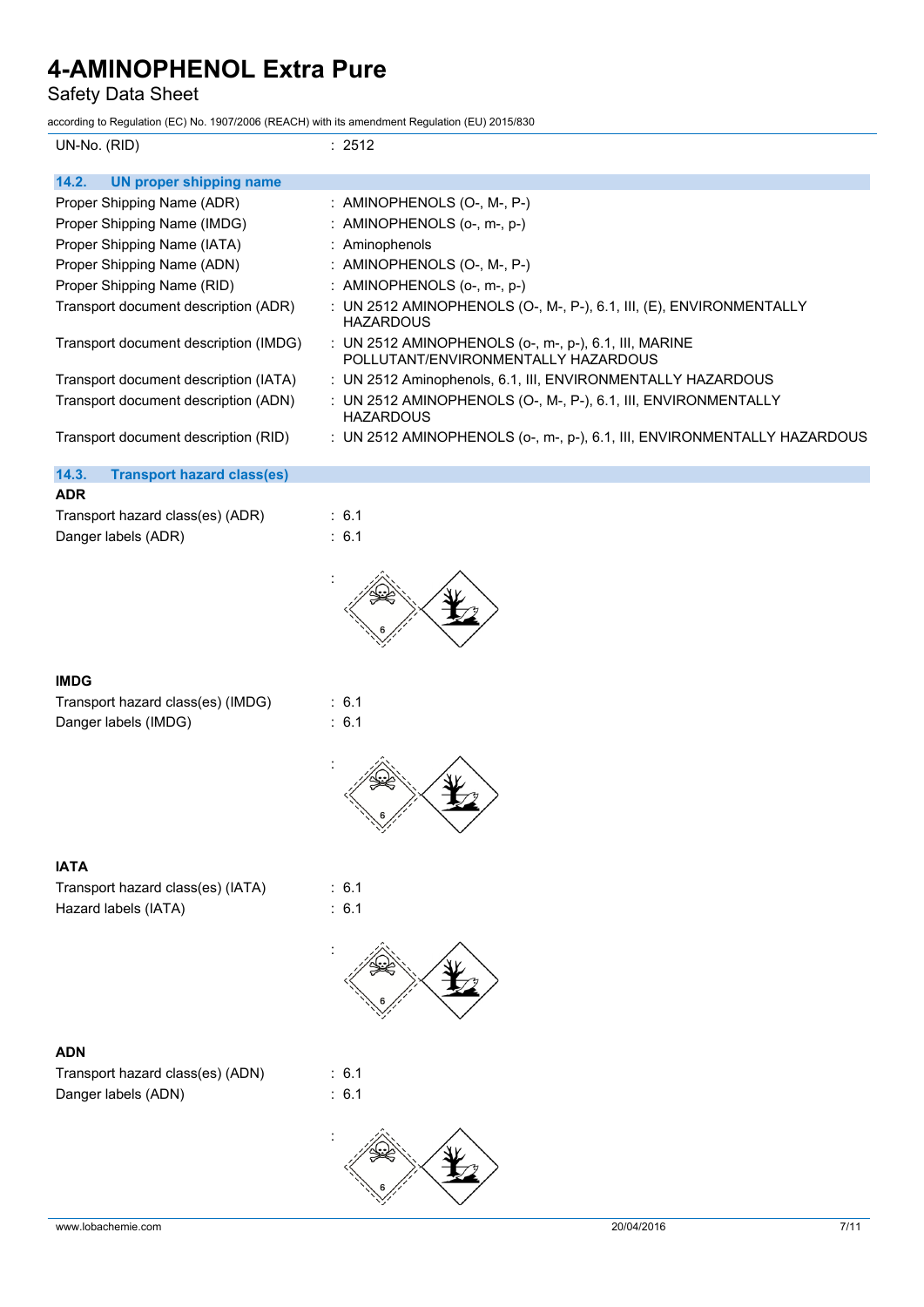Safety Data Sheet

according to Regulation (EC) No. 1907/2006 (REACH) with its amendment Regulation (EU) 2015/830

| <b>RID</b>                       |        |
|----------------------------------|--------|
| Transport hazard class(es) (RID) | : 6.1  |
| Danger labels (RID)              | : 6.1  |
|                                  | ٠<br>6 |

| <b>Packing group</b><br>14.4.         |                                          |
|---------------------------------------|------------------------------------------|
| Packing group (ADR)                   | $\therefore$ III                         |
| Packing group (IMDG)                  | : III                                    |
| Packing group (IATA)                  | ÷ III                                    |
| Packing group (ADN)                   | ÷ III                                    |
| Packing group (RID)                   | ÷ III                                    |
|                                       |                                          |
| <b>Environmental hazards</b><br>14.5. |                                          |
| Dangerous for the environment         | : Yes                                    |
| Marine pollutant                      | : Yes                                    |
| Other information                     | : No supplementary information available |
|                                       |                                          |

#### $14.6.$ **14.6. Special precautions for user**

| - Overland transport                                                       |    |                           |
|----------------------------------------------------------------------------|----|---------------------------|
| Classification code (ADR)                                                  |    | T <sub>2</sub>            |
| Special provisions (ADR)                                                   |    | : 279                     |
| Limited quantities (ADR)                                                   |    | : 5kg                     |
| Excepted quantities (ADR)                                                  |    | $:$ F1                    |
| Packing instructions (ADR)                                                 |    | : P002, IBC08, LP02, R001 |
| Special packing provisions (ADR)                                           |    | : B3                      |
| Mixed packing provisions (ADR)                                             |    | MP10                      |
| Portable tank and bulk container<br>instructions (ADR)                     |    | $:$ T1                    |
| Portable tank and bulk container special<br>provisions (ADR)               |    | : TP33                    |
| Tank code (ADR)                                                            |    | :SGAH, L4BH               |
| Tank special provisions (ADR)                                              |    | : TU15, TE19              |
| Vehicle for tank carriage                                                  |    | : AT                      |
| Transport category (ADR)                                                   |    | : 2                       |
| Special provisions for carriage - Bulk<br>(ADR)                            |    | : VC1, VC2, AP7           |
| Special provisions for carriage - Loading,<br>unloading and handling (ADR) |    | : CV13, CV28              |
| Special provisions for carriage - Operation<br>(ADR)                       |    | : S9                      |
| Hazard identification number (Kemler No.)                                  | ÷. | 60                        |
| Orange plates                                                              | ï  | 60<br>2512                |
| Tunnel restriction code (ADR)                                              |    | E                         |
| EAC code                                                                   |    | 2X                        |
|                                                                            |    |                           |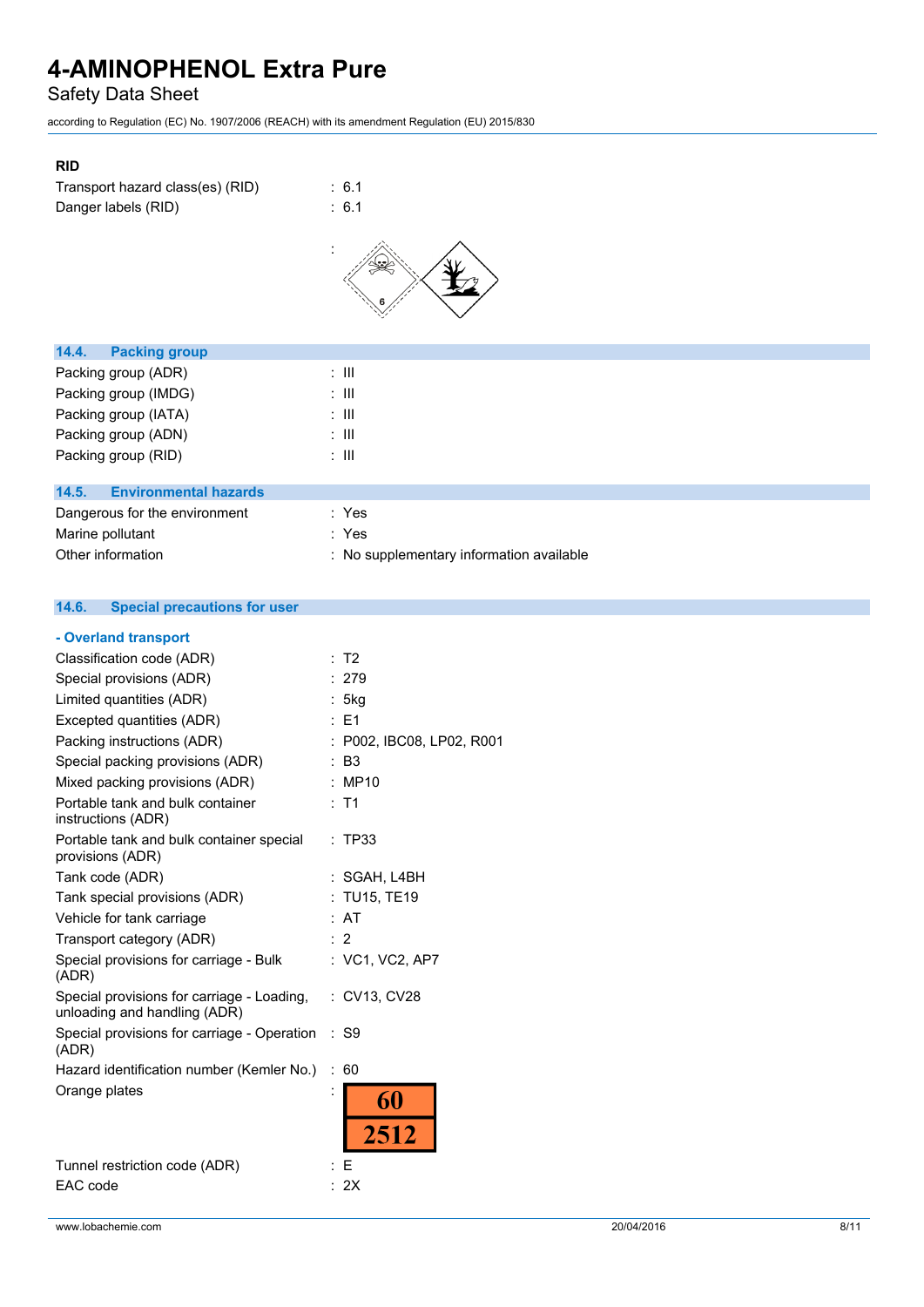### Safety Data Sheet

according to Regulation (EC) No. 1907/2006 (REACH) with its amendment Regulation (EU) 2015/830

| - Transport by sea                                                         |                                                                                                                                                      |
|----------------------------------------------------------------------------|------------------------------------------------------------------------------------------------------------------------------------------------------|
| Special provisions (IMDG)                                                  | : 279                                                                                                                                                |
| Packing instructions (IMDG)                                                | : P002, LP02                                                                                                                                         |
| IBC packing instructions (IMDG)                                            | $\therefore$ IBC08                                                                                                                                   |
| IBC special provisions (IMDG)                                              | $\therefore$ B3                                                                                                                                      |
| Tank instructions (IMDG)                                                   | : T1                                                                                                                                                 |
| Tank special provisions (IMDG)                                             | : TP33                                                                                                                                               |
| EmS-No. (Fire)                                                             | $: F-A$                                                                                                                                              |
| EmS-No. (Spillage)                                                         | $: S-A$                                                                                                                                              |
| Stowage category (IMDG)                                                    | : A                                                                                                                                                  |
| Properties and observations (IMDG)                                         | : White or brownish (ortho-and para-) or reddish-yellow (meta-) crystals. Soluble in<br>water. Toxic if swallowed, by skin contact or by inhalation. |
| MFAG-No                                                                    | : 152                                                                                                                                                |
| - Air transport                                                            |                                                                                                                                                      |
| PCA Excepted quantities (IATA)                                             | $\therefore$ E1                                                                                                                                      |
| PCA Limited quantities (IATA)                                              | : Y645                                                                                                                                               |
| PCA limited quantity max net quantity<br>(IATA)                            | : 10kg                                                                                                                                               |
| PCA packing instructions (IATA)                                            | : 670                                                                                                                                                |
| PCA max net quantity (IATA)                                                | : 100kg                                                                                                                                              |
| CAO packing instructions (IATA)                                            | : 677                                                                                                                                                |
| CAO max net quantity (IATA)                                                | : 200kg                                                                                                                                              |
| Special provisions (IATA)                                                  | : A113                                                                                                                                               |
| ERG code (IATA)                                                            | : 6L                                                                                                                                                 |
| - Inland waterway transport                                                |                                                                                                                                                      |
| Classification code (ADN)                                                  | : T2                                                                                                                                                 |
| Special provisions (ADN)                                                   | : 279, 802                                                                                                                                           |
| Limited quantities (ADN)                                                   | $: 5$ kg                                                                                                                                             |
| Excepted quantities (ADN)                                                  | $\therefore$ E1                                                                                                                                      |
| Equipment required (ADN)                                                   | $:$ PP, EP                                                                                                                                           |
| Number of blue cones/lights (ADN)                                          | $\therefore$ 0                                                                                                                                       |
| - Rail transport                                                           |                                                                                                                                                      |
| Classification code (RID)                                                  | : T2                                                                                                                                                 |
| Special provisions (RID)                                                   | : 279                                                                                                                                                |
| Excepted quantities (RID)                                                  | : E1                                                                                                                                                 |
| Packing instructions (RID)                                                 | : P002, IBC08, LP02, R001                                                                                                                            |
| Special packing provisions (RID)                                           | : B3                                                                                                                                                 |
| Mixed packing provisions (RID)                                             | : MP10                                                                                                                                               |
| Portable tank and bulk container<br>instructions (RID)                     | $:$ T1                                                                                                                                               |
| Portable tank and bulk container special<br>provisions (RID)               | :TP33                                                                                                                                                |
| Tank codes for RID tanks (RID)                                             | : SGAH, L4BH                                                                                                                                         |
| Special provisions for RID tanks (RID)                                     | : TU15                                                                                                                                               |
| Transport category (RID)                                                   | : 2                                                                                                                                                  |
| Special provisions for carriage - Bulk<br>(RID)                            | : VC1, VC2, AP7                                                                                                                                      |
| Special provisions for carriage - Loading,<br>unloading and handling (RID) | : CW13, CW28, CW31                                                                                                                                   |
| Colis express (express parcels) (RID)                                      | $\therefore$ CE11                                                                                                                                    |
| Hazard identification number (RID)                                         | : 60                                                                                                                                                 |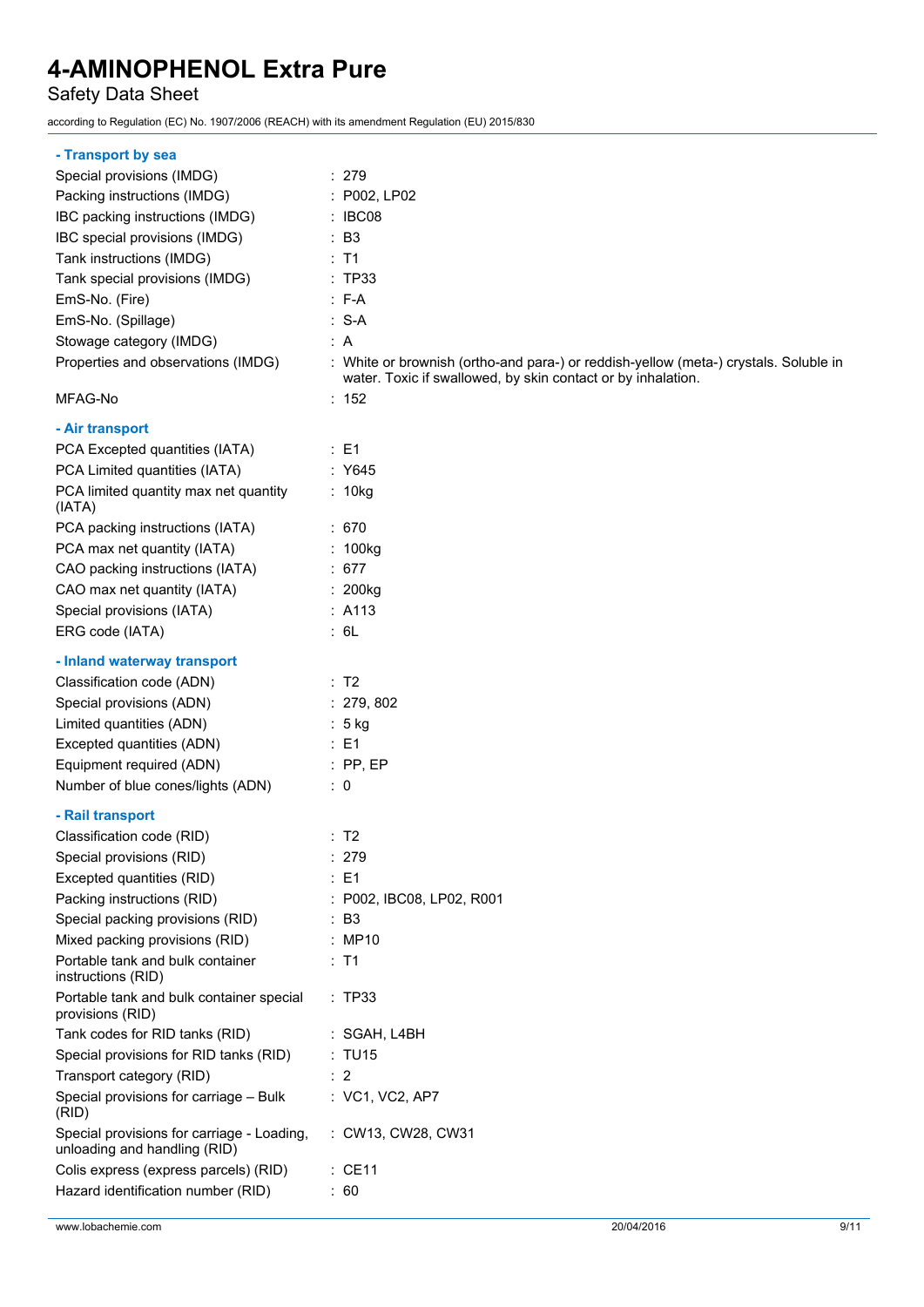Safety Data Sheet

according to Regulation (EC) No. 1907/2006 (REACH) with its amendment Regulation (EU) 2015/830

#### **14.7. Transport in bulk according to Annex II of MARPOL 73/78 and the IBC Code**

#### Not applicable

#### **SECTION 15: Regulatory information**

**15.1. Safety, health and environmental regulations/legislation specific for the substance or mixture**

#### **15.1.1. EU-Regulations**

#### No REACH Annex XVII restrictions

4-AMINOPHENOL Extra Pure is not on the REACH Candidate List 4-AMINOPHENOL Extra Pure is not on the REACH Annex XIV List

#### **15.1.2. National regulations**

| Germany                                                                                 |                                                                                                                                                            |
|-----------------------------------------------------------------------------------------|------------------------------------------------------------------------------------------------------------------------------------------------------------|
| Immission Control Act - 12. BlmSchV                                                     | 12th Ordinance Implementing the Federal : Is not subject of the 12. BlmSchV (Hazardous Incident Ordinance)                                                 |
| <b>Netherlands</b>                                                                      |                                                                                                                                                            |
| SZW-lijst van kankerverwekkende stoffen : The substance is not listed                   |                                                                                                                                                            |
| SZW-lijst van mutagene stoffen                                                          | : The substance is not listed                                                                                                                              |
| NIET-limitatieve lijst van voor de<br>voortplanting giftige stoffen – Borstvoeding      | : The substance is not listed                                                                                                                              |
| NIET-limitatieve lijst van voor de<br>voortplanting giftige stoffen -<br>Vruchtbaarheid | : The substance is not listed                                                                                                                              |
| NIET-limitatieve lijst van voor de<br>voortplanting giftige stoffen – Ontwikkeling      | : The substance is not listed                                                                                                                              |
| <b>Denmark</b>                                                                          |                                                                                                                                                            |
| Recommendations Danish Regulation                                                       | : Young people below the age of 18 years are not allowed to use the product<br>Pregnant/breastfeeding women working with the product must not be in direct |

with carcinogens must be followed during use and disposal

contact with the product

**15.2. Chemical safety assessment**

No additional information available

#### **SECTION 16: Other information**

The requirements from the Danish Working Environment Authorities regarding work